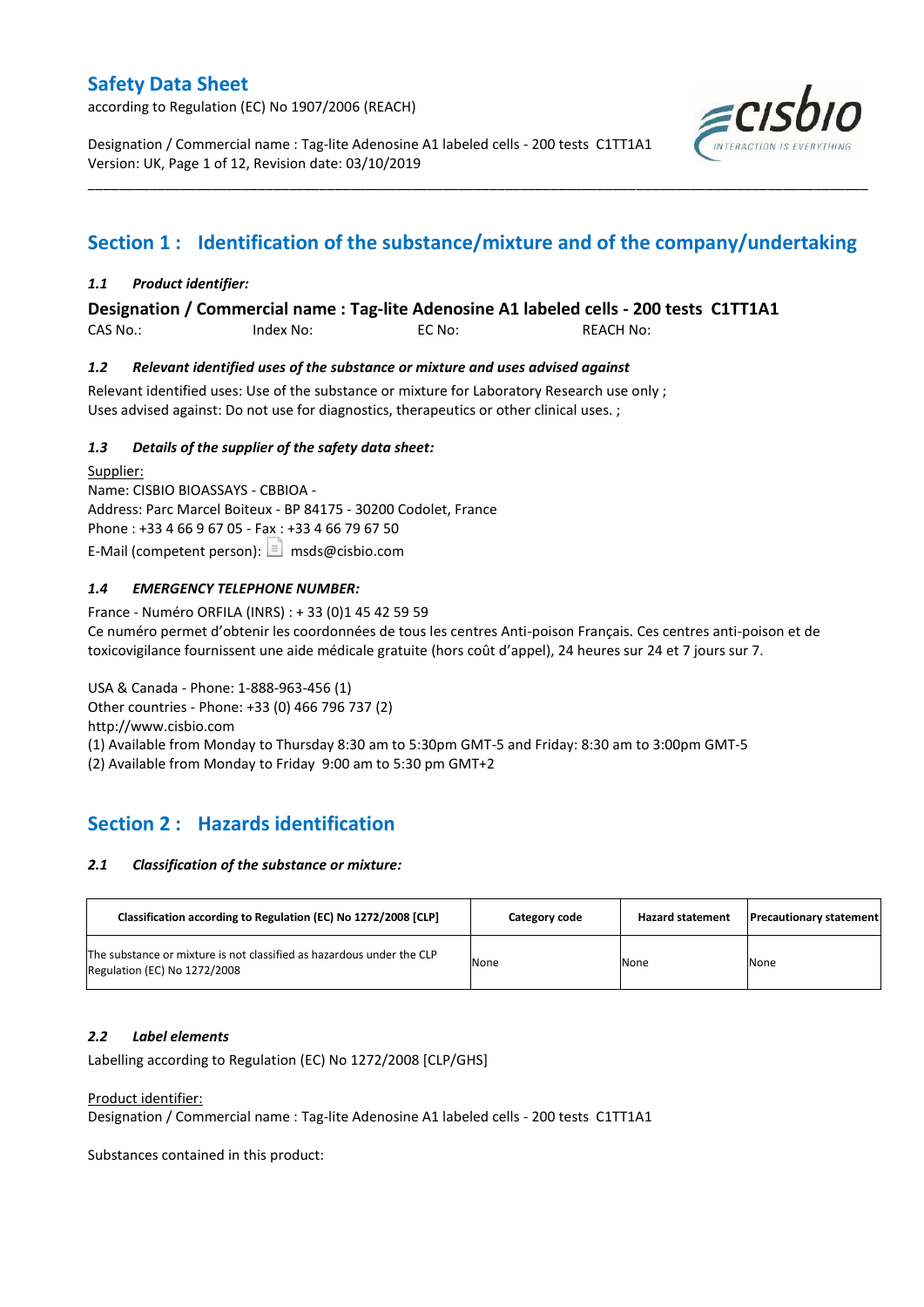according to Regulation (EC) No 1907/2006 (REACH)

Designation / Commercial name : Tag-lite Adenosine A1 labeled cells - 200 tests C1TT1A1 Version: UK, Page 2 of 12, Revision date: 03/10/2019



Hazard pictograms

Signal word:

Hazard and precautionary statements:

#### *2.3 Other hazards*

The mixture does not contain substances classified as 'Substances of Very High Concern' (SVHC) >= 0.1% published by the European CHemicals Agency (ECHA) under article 57 of REACH. The mixture satisfies neither the PBT nor the vPvB criteria for mixtures in accordance with annexe XIII of the REACH regulations EC 1907/2006. ; Adverse human health effects and symptoms:

\_\_\_\_\_\_\_\_\_\_\_\_\_\_\_\_\_\_\_\_\_\_\_\_\_\_\_\_\_\_\_\_\_\_\_\_\_\_\_\_\_\_\_\_\_\_\_\_\_\_\_\_\_\_\_\_\_\_\_\_\_\_\_\_\_\_\_\_\_\_\_\_\_\_\_\_\_\_\_\_\_\_\_\_\_\_\_\_\_\_\_\_\_\_\_\_\_\_\_\_\_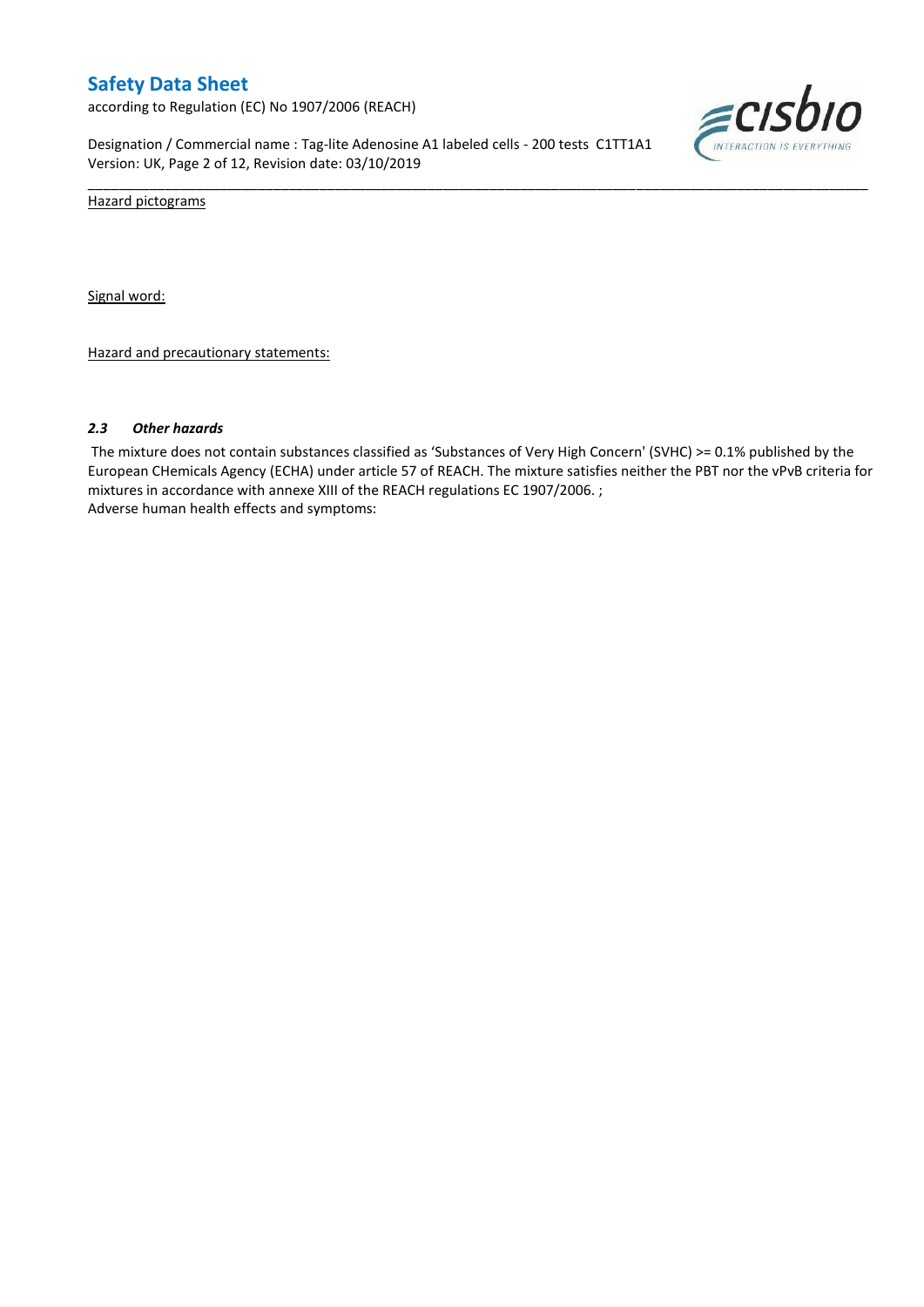according to Regulation (EC) No 1907/2006 (REACH)



Designation / Commercial name : Tag-lite Adenosine A1 labeled cells - 200 tests C1TT1A1 Version: UK, Page 3 of 12, Revision date: 03/10/2019

## **Section 3 : Composition/information on ingredients**

### *3.2 Mixtures*

Hazardous ingredients:

| Substance name     | CAS n°             | Index n' | EC n°     | <b>Classification according Regulation (EC)</b><br><b>No. 1272 [CLP]</b> | Concentration<br>(%) | <b>SCL</b> | M-factor |
|--------------------|--------------------|----------|-----------|--------------------------------------------------------------------------|----------------------|------------|----------|
| dimethyl sulfoxide | $7 - 68 - 5$<br>67 |          | 200-664-3 |                                                                          | 25%                  |            |          |

\_\_\_\_\_\_\_\_\_\_\_\_\_\_\_\_\_\_\_\_\_\_\_\_\_\_\_\_\_\_\_\_\_\_\_\_\_\_\_\_\_\_\_\_\_\_\_\_\_\_\_\_\_\_\_\_\_\_\_\_\_\_\_\_\_\_\_\_\_\_\_\_\_\_\_\_\_\_\_\_\_\_\_\_\_\_\_\_\_\_\_\_\_\_\_\_\_\_\_\_\_

Additional information:

Full text of H- and EUH-phrases: see SECTION 16.

## **Section 4 : First aid measures**

#### *4.1 Description of first aid measures*

**General information**:Do not leave affected person unattended. ;

**Following inhalation**: In case of respiratory tract irritation, consult a physician. ;

**Following skin contact**:After contact with skin, wash immediately with water ;

**Following eye contact**:After contact with the eyes, rinse with water with the eyelids open for a sufficient length of time, then consult an ophthalmologist immediately. ;

**Following ingestion**:Do NOT induce vomiting. ;

#### **Self-protection of the first aider**:

#### *4.2 Most important symptoms and effects, both acute and delayed*

Symptoms:No known symptoms to date. ; Effects:

#### *4.3 Indication of any immediate medical attention and special treatment needed*

Notes for the doctor:

## **Section 5 : Firefighting measures**

#### *5.1 Extinguishing media:*

**Suitable extinguishing media**:This product is not flammable. Use extinguishing agent suitable for type of surrounding fire ;

#### *5.2 Special hazards arising from the substance or mixture*

Hazardous combustion products:/

#### *5.3 Advice for fire-fighters*

Wear Protective clothing.;

### **Section 6 : Accidental release measures**

*6.1 Personal precautions, protective equipment and emergency procedures*

Emergency procedures: Provide adequate ventilation. ;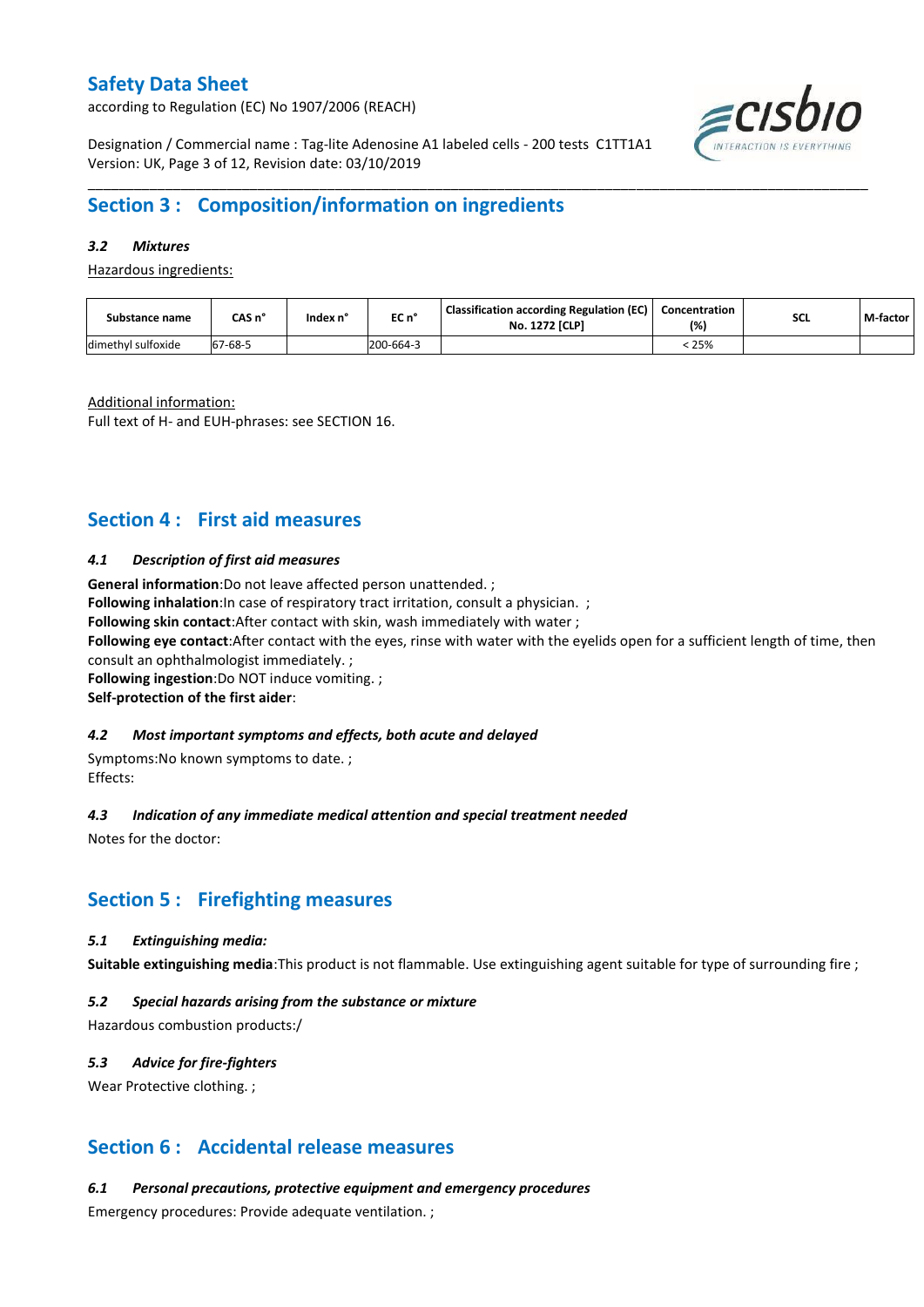according to Regulation (EC) No 1907/2006 (REACH)

Designation / Commercial name : Tag-lite Adenosine A1 labeled cells - 200 tests C1TT1A1 Version: UK, Page 4 of 12, Revision date: 03/10/2019

\_\_\_\_\_\_\_\_\_\_\_\_\_\_\_\_\_\_\_\_\_\_\_\_\_\_\_\_\_\_\_\_\_\_\_\_\_\_\_\_\_\_\_\_\_\_\_\_\_\_\_\_\_\_\_\_\_\_\_\_\_\_\_\_\_\_\_\_\_\_\_\_\_\_\_\_\_\_\_\_\_\_\_\_\_\_\_\_\_\_\_\_\_\_\_\_\_\_\_\_\_

### *6.2 Environmental precautions*

Do not allow to enter into surface water or drains. ;

#### *6.3 Methods and material for containment and cleaning up*

For cleaning up:Suitable material for taking up: Absorbing material, organic ; Other information:

#### *6.4 Reference to other sections*

Additional information:

## **Section 7 : Handling and storage**

#### *7.1 Precautions for safe handling*

Protective measures: Advice on safe handling:Avoid contact with skin, eyes and clothes. ; Fire preventions:

Do not eat, drink or smoke in areas where reagents are handled. ; Advice on general occupational hygiene Handle in accordance with good industrial hygiene and safety practice ;

### *7.2 Conditions for safe storage, including any incompatibilities*

Technical measures and storage conditions: Requirements for storage rooms and vessels: Keep container tightly closed. ; Hints on storage assembly: Materials to avoid: Further information on storage conditions:

#### *7.3 Specific end uses:*

Recommendations on specific end uses: Observe technical data sheet. ;

## **Section 8 : Exposure controls/personal protection**

#### *8.1 Control parameters*

Preliminary remark:

#### 8.1.1 Occupational exposure limits:

France

| Source:            |           | Informations relatives à la réglementation VME (France) : ED 984, 07.2012 |  |  |  |  |  |  |  |  |  |  |  |
|--------------------|-----------|---------------------------------------------------------------------------|--|--|--|--|--|--|--|--|--|--|--|
| <b>Substance</b>   | EC No.    | VME(mg/m3)<br>VLE(mg/m3)<br>VME (ppm)<br>CAS-No<br>VLE (ppm)              |  |  |  |  |  |  |  |  |  |  |  |
| 67-68-5 / 200-664- | 200-664-3 | 67-68-5                                                                   |  |  |  |  |  |  |  |  |  |  |  |

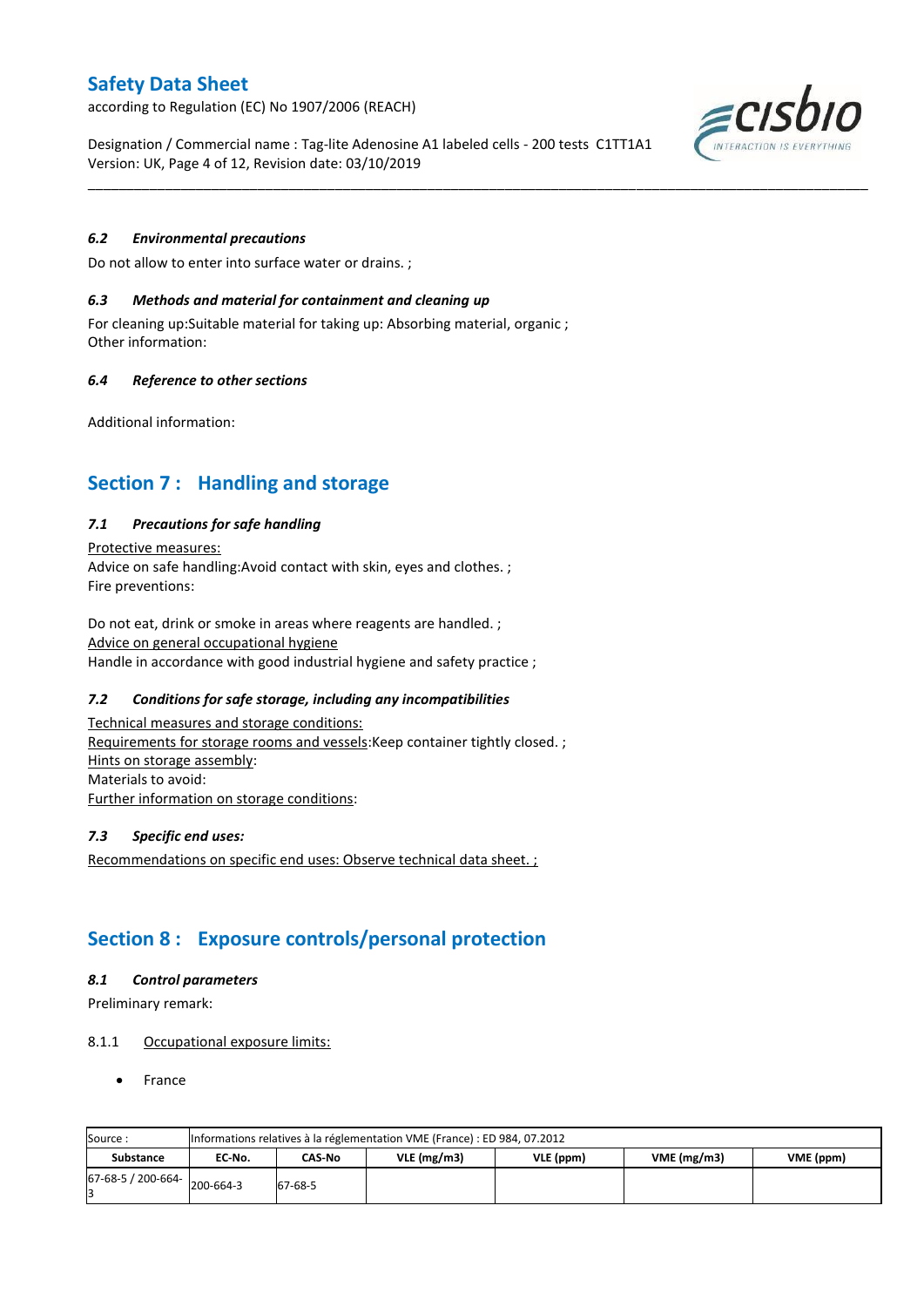according to Regulation (EC) No 1907/2006 (REACH)



Designation / Commercial name : Tag-lite Adenosine A1 labeled cells - 200 tests C1TT1A1 Version: UK, Page 5 of 12, Revision date: 03/10/2019

#### • Spain

| Source:                      | June 2015 | Limites de Exposicion Profesional para Agentes Quimicos en Espana<br>Instituto Nacional de Seguridad e Higiene en el Trabajo |                  |              |                  |              |  |  |  |  |  |  |  |
|------------------------------|-----------|------------------------------------------------------------------------------------------------------------------------------|------------------|--------------|------------------|--------------|--|--|--|--|--|--|--|
| Substance                    | EC No.    | CAS-No                                                                                                                       | $VLA-EC$ (mg/m3) | VLA-EC (ppm) | $VLA-ED (mg/m3)$ | VLA-ED (ppm) |  |  |  |  |  |  |  |
| 67-68-5 / 200-664- 200-664-3 |           | 67-68-5                                                                                                                      |                  |              |                  |              |  |  |  |  |  |  |  |

\_\_\_\_\_\_\_\_\_\_\_\_\_\_\_\_\_\_\_\_\_\_\_\_\_\_\_\_\_\_\_\_\_\_\_\_\_\_\_\_\_\_\_\_\_\_\_\_\_\_\_\_\_\_\_\_\_\_\_\_\_\_\_\_\_\_\_\_\_\_\_\_\_\_\_\_\_\_\_\_\_\_\_\_\_\_\_\_\_\_\_\_\_\_\_\_\_\_\_\_\_

### **•** Germany

| Source:             | TRGS 900, June 2015, BAuA |               |               |           |
|---------------------|---------------------------|---------------|---------------|-----------|
| <b>Substance</b>    | EC No.                    | <b>CAS-No</b> | $AGW$ (mg/m3) | AGW (ppm) |
| 67-68-5 / 200-664-3 | 200-664-3                 | 67-68-5       | 320           | 100       |

- Italia
- Greece
- $\bullet$  UK
- OSHA (USA)

| Source:                       |        |                                                                                                                                    |                                                                            |                                                                               |                                                                      |                                                                        |
|-------------------------------|--------|------------------------------------------------------------------------------------------------------------------------------------|----------------------------------------------------------------------------|-------------------------------------------------------------------------------|----------------------------------------------------------------------|------------------------------------------------------------------------|
| <b>Substance</b>              | EC No. | Occupational Safety and Health Administration (OSHA) Permissible Exposure Limits (PELS) from 29 CFR 1910.1000<br>CAS-No<br>67-68-5 | <b>OSHA Permissible</b><br><b>Exposure Limit (PEL)</b><br>8-hour TWA (ppm) | <b>OSHA Permissible</b><br><b>Exposure Limit (PEL) 8-</b><br>hour TWA (mg/m3) | <b>OSHA Permissible</b><br><b>Exposure Limit (PEL)</b><br>STEL (ppm) | <b>OSHA Permissible</b><br><b>Exposure Limit (PEL)</b><br>STEL (mg/m3) |
| 67-68-5 / 200-664-3 200-664-3 |        |                                                                                                                                    |                                                                            |                                                                               |                                                                      |                                                                        |

### 8.1.2 Biological limit values (Germany):

| Source:             | List of recommended health-based biological limit values (BLVs) and biological guidance values (BGVs), June 2014 |         |               |           |  |  |  |  |  |  |  |
|---------------------|------------------------------------------------------------------------------------------------------------------|---------|---------------|-----------|--|--|--|--|--|--|--|
| Substance           | EC No.                                                                                                           | CAS-No  | $BLV$ (mg/m3) | BLV (ppm) |  |  |  |  |  |  |  |
| 67-68-5 / 200-664-3 | 200-664-3                                                                                                        | 67-68-5 |               |           |  |  |  |  |  |  |  |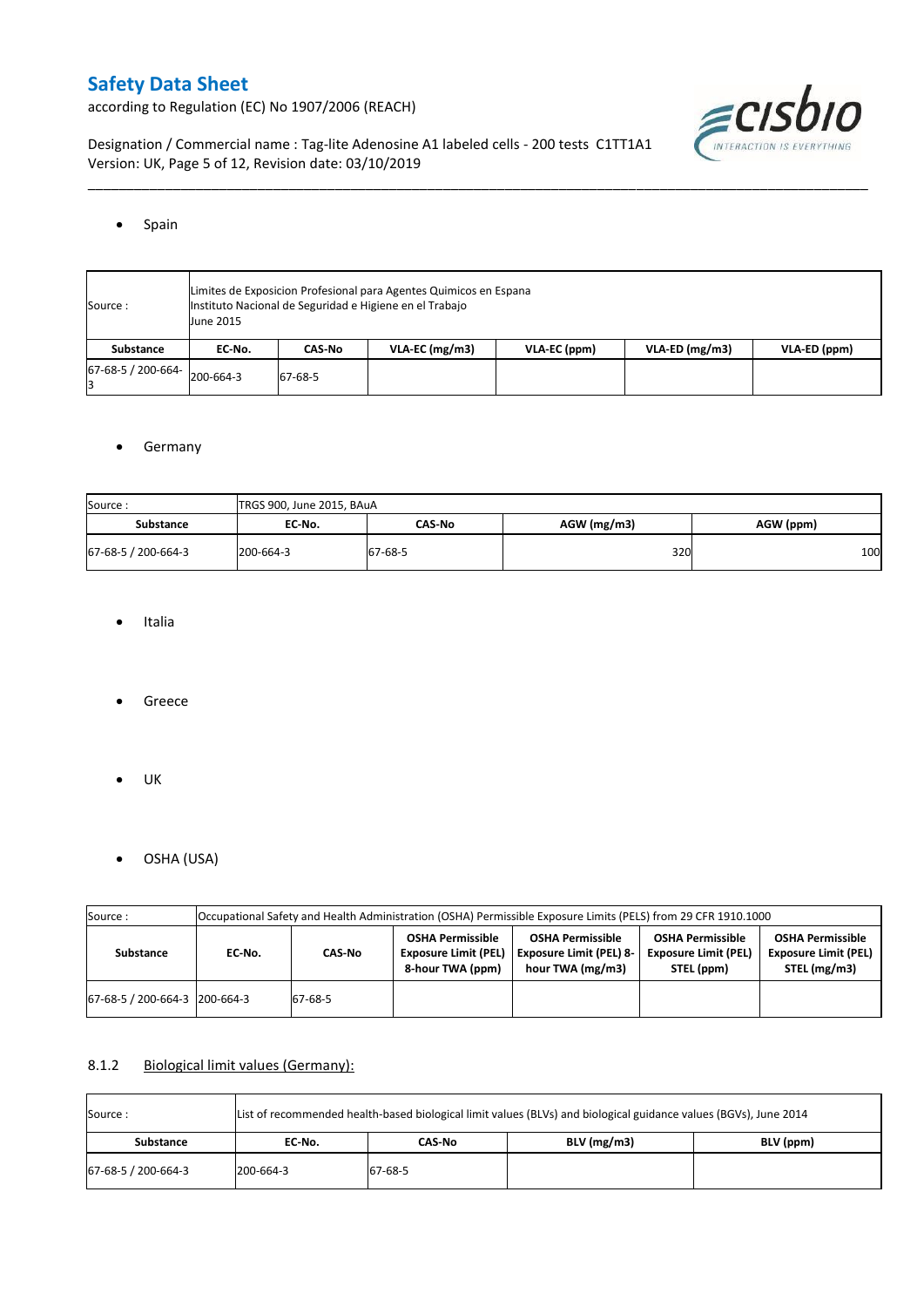according to Regulation (EC) No 1907/2006 (REACH)

 $\epsilon$ cisbio INTERACTION IS EV YTHING

Designation / Commercial name : Tag-lite Adenosine A1 labeled cells - 200 tests C1TT1A1 Version: UK, Page 6 of 12, Revision date: 03/10/2019

#### \_\_\_\_\_\_\_\_\_\_\_\_\_\_\_\_\_\_\_\_\_\_\_\_\_\_\_\_\_\_\_\_\_\_\_\_\_\_\_\_\_\_\_\_\_\_\_\_\_\_\_\_\_\_\_\_\_\_\_\_\_\_\_\_\_\_\_\_\_\_\_\_\_\_\_\_\_\_\_\_\_\_\_\_\_\_\_\_\_\_\_\_\_\_\_\_\_\_\_\_\_ 8.1.3 Exposure limits at intended use (Germany):

| Source:             | TRGS 903, November 2015, BAuA |         |             |           |
|---------------------|-------------------------------|---------|-------------|-----------|
| Substance           | EC No.                        | CAS-No  | BGW (mg/m3) | BGW (ppm) |
| 67-68-5 / 200-664-3 | 200-664-3                     | 67-68-5 |             |           |

#### 8.1.4 DNEL/PNEC-values:

• DNEL worker

| Source:                    |                   | <b>GESTIS</b> – substance database |                                                 |                                                       |                                                           |                                                      |                                                       |                                                        |                                                          |
|----------------------------|-------------------|------------------------------------|-------------------------------------------------|-------------------------------------------------------|-----------------------------------------------------------|------------------------------------------------------|-------------------------------------------------------|--------------------------------------------------------|----------------------------------------------------------|
| Substance                  | EC No.            | <b>CAS-No</b>                      | Acute - dermal,<br>local effects<br>(mg/kg/day) | Long-term-<br>dermal, local<br>effects<br>(mg/kg/day) | Long-term –<br>dermal.<br>systemic effects<br>(mg/kg/day) | $Acute -$<br>linhalation. local<br>effects $(mg/m3)$ | Acute -<br>inhalation.<br>systemic effects<br>(mg/m3) | $Long-term -$<br>linhalation. local<br>effects (mg/m3) | Long-term-<br>inhalation.<br>systemic effects<br>(mg/m3) |
| $67 - 68 - 5$<br>200-664-3 | 200-664-3 67-68-5 |                                    |                                                 |                                                       |                                                           | 265-265                                              | 484-484                                               |                                                        |                                                          |

### • DNEL consumer

| Source:                     |                   | <b>IGESTIS - substance database</b> |                                                 |                                                       |                                                             |                                                  |                                                       |                                                      |                                                             |
|-----------------------------|-------------------|-------------------------------------|-------------------------------------------------|-------------------------------------------------------|-------------------------------------------------------------|--------------------------------------------------|-------------------------------------------------------|------------------------------------------------------|-------------------------------------------------------------|
| <b>Substance</b>            | EC No.            | <b>CAS No</b>                       | Acute - dermal.<br>local effects<br>(mg/kg/day) | Long-term-<br>dermal, local<br>effects<br>(mg/kg/day) | Long-term $-$<br>dermal.<br>systemic effects<br>(mg/kg/day) | Acute –<br>linhalation. local<br>effects (mg/m3) | Acute -<br>inhalation.<br>systemic effects<br>(mg/m3) | Long-term –<br>linhalation. local<br>effects (mg/m3) | $Long-term -$<br>inhalation.<br>systemic effects<br>(mg/m3) |
| $67 - 68 - 5/$<br>200-664-3 | 200-664-3 67-68-5 |                                     |                                                 |                                                       |                                                             |                                                  |                                                       |                                                      |                                                             |

#### DNEL remark:

• PNEC

| Source:               | <b>INERIS</b>     |  |              |                                                                                                                                                                                                                                                                                                                                                                                                                                                                   |  |  |                                      |  |  |  |  |            |                      |  |              |  |  |
|-----------------------|-------------------|--|--------------|-------------------------------------------------------------------------------------------------------------------------------------------------------------------------------------------------------------------------------------------------------------------------------------------------------------------------------------------------------------------------------------------------------------------------------------------------------------------|--|--|--------------------------------------|--|--|--|--|------------|----------------------|--|--------------|--|--|
|                       |                   |  | PNEC AQUATIC |                                                                                                                                                                                                                                                                                                                                                                                                                                                                   |  |  |                                      |  |  |  |  |            | <b>PNEC Sediment</b> |  |              |  |  |
| CAS-No                |                   |  | freshwater   |                                                                                                                                                                                                                                                                                                                                                                                                                                                                   |  |  | intermittent release<br>marine water |  |  |  |  | freshwater |                      |  | marine water |  |  |
| <b>Substance</b>      | EC-No.            |  | (mg/L)       | $\lceil \frac{\text{mg}}{\text{mg}} \rceil \text{g} \rceil \text{g} \rceil \text{g} \rceil \text{g} \rceil \text{g} \rceil \text{g} \rceil \text{g} \rceil \text{g} \rceil \text{g} \rceil \text{g} \rceil \text{g} \rceil \text{g} \rceil \text{g} \rceil \text{g} \rceil \text{g} \rceil \text{g} \rceil \text{g} \rceil \text{g} \rceil \text{g} \rceil \text{g} \rceil \text{g} \rceil \text{g} \rceil \text{g} \rceil \text{g} \rceil \text{g} \rceil \text$ |  |  |                                      |  |  |  |  |            |                      |  |              |  |  |
| 67-68-5/<br>200-664-3 | 200-664-3 67-68-5 |  |              |                                                                                                                                                                                                                                                                                                                                                                                                                                                                   |  |  |                                      |  |  |  |  |            |                      |  |              |  |  |

| Source:                     | <b>INERIS</b> |               |                  |         |                                |  |         |          |        |         |                             |        |         |       |
|-----------------------------|---------------|---------------|------------------|---------|--------------------------------|--|---------|----------|--------|---------|-----------------------------|--------|---------|-------|
|                             |               |               | <b>Others</b>    |         |                                |  |         |          |        |         |                             |        |         |       |
| <b>Substance</b>            | EC-No.        | <b>CAS-No</b> | <b>PNEC soil</b> |         | PNEC sewage treatment<br>plant |  |         | PNEC air |        |         | PNEC secondary<br>poisoning |        |         |       |
|                             |               |               | (mg/L)           | (mg/kg) | $(ppm)$ $(mg/L)$               |  | (mg/kg) | (ppm)    | (mg/L) | (mg/kg) | (ppm)                       | (mg/L) | (mg/kg) | (ppm) |
| $67 - 68 - 5/$<br>200-664-3 | 200-664-3     | 67-68-5       |                  |         |                                |  |         |          |        |         |                             |        |         |       |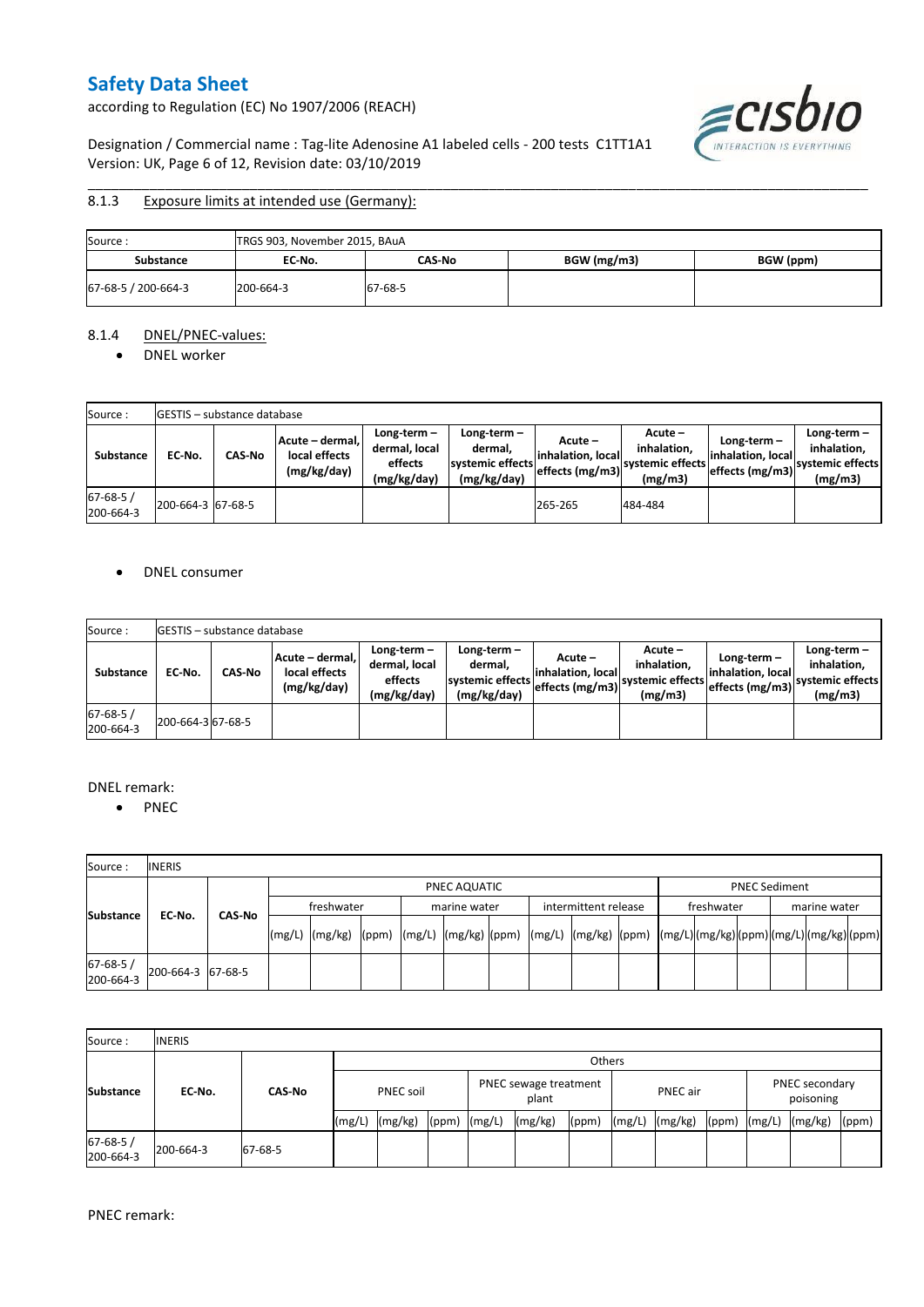according to Regulation (EC) No 1907/2006 (REACH)

Designation / Commercial name : Tag-lite Adenosine A1 labeled cells - 200 tests C1TT1A1 Version: UK, Page 7 of 12, Revision date: 03/10/2019



Control parameters remark:

#### *8.2 Exposure controls*

- 8.2.1 Appropriate engineering controls:
- 8.2.2 Personal protective equipment:

**Eye / Face protection**: Safety glasses with side-shields ; **Skin protection**:Gloves ;

**Respiratory protection**:Ensure adequate ventilation ;

**Thermal hazards**:

8.2.3 Environmental exposure controls:

# **Section 9 : Physical and chemical properties**

#### *9.1 Information on basic physical and chemical properties*

### **Annearance**

| n                     |            |  |  |
|-----------------------|------------|--|--|
| Physical state        | Liquid     |  |  |
| Colour                | Colorless: |  |  |
| Odour                 |            |  |  |
| Odour threshold (ppm) |            |  |  |

\_\_\_\_\_\_\_\_\_\_\_\_\_\_\_\_\_\_\_\_\_\_\_\_\_\_\_\_\_\_\_\_\_\_\_\_\_\_\_\_\_\_\_\_\_\_\_\_\_\_\_\_\_\_\_\_\_\_\_\_\_\_\_\_\_\_\_\_\_\_\_\_\_\_\_\_\_\_\_\_\_\_\_\_\_\_\_\_\_\_\_\_\_\_\_\_\_\_\_\_\_

|                                                             |                                           | Value | Concentration<br>(mol/L) | Method | Temperature (°C) | Pressure (kPa) | Remark |
|-------------------------------------------------------------|-------------------------------------------|-------|--------------------------|--------|------------------|----------------|--------|
| pH                                                          |                                           |       |                          |        |                  |                |        |
| Melting point (°C)                                          |                                           |       |                          |        |                  |                |        |
| Freezing point (°C)                                         |                                           |       |                          |        |                  |                |        |
| Initial boiling point/boiling range (°C)                    |                                           |       |                          |        |                  |                |        |
| Flash point (°C)                                            |                                           |       |                          |        |                  |                |        |
| Evaporation rate (kg/m <sup>2</sup> /h)                     |                                           |       |                          |        |                  |                |        |
| Flammability (type:) (%)                                    |                                           |       |                          |        |                  |                |        |
| Upper/lower<br>flammability or explosive<br>limits          | Upper explosive limit<br>(%)              |       |                          |        |                  |                |        |
|                                                             | Lower explosive limit (%)                 |       |                          |        |                  |                |        |
| Vapour pressure (kPa)                                       |                                           |       |                          |        |                  |                |        |
| Vapour density (g/cm <sup>3</sup> )                         |                                           |       |                          |        |                  |                |        |
|                                                             | Density (g/cm <sup>3</sup> )              |       |                          |        |                  |                |        |
| Densities                                                   | Relative density (g/cm <sup>3</sup> )     |       |                          |        |                  |                |        |
|                                                             | Bulk density (g/cm <sup>3</sup> )         |       |                          |        |                  |                |        |
| Critical density (g/cm <sup>3</sup> )                       |                                           |       |                          |        |                  |                |        |
| Solubility (Type: ) (g/L)                                   |                                           |       |                          |        |                  |                |        |
| Partition coefficient (log Pow)                             |                                           |       |                          |        |                  |                |        |
| n-octanol/water at pH :                                     |                                           |       |                          |        |                  |                |        |
| Auto-ignition temperature (°C)                              |                                           |       |                          |        |                  |                |        |
| Decomposition temperature (°C)<br>Decomposition energy : kJ |                                           |       |                          |        |                  |                |        |
| Viscosity                                                   | Viscosity, dynamic (poiseuille)           |       |                          |        |                  |                |        |
|                                                             | Viscosity, cinematic (cm <sup>3</sup> /s) |       |                          |        |                  |                |        |
| Oxidising properties                                        |                                           |       |                          |        |                  |                |        |
| <b>Explosive properties</b>                                 |                                           |       |                          |        |                  |                |        |

#### *9.2 Other information:*

No other relevant data available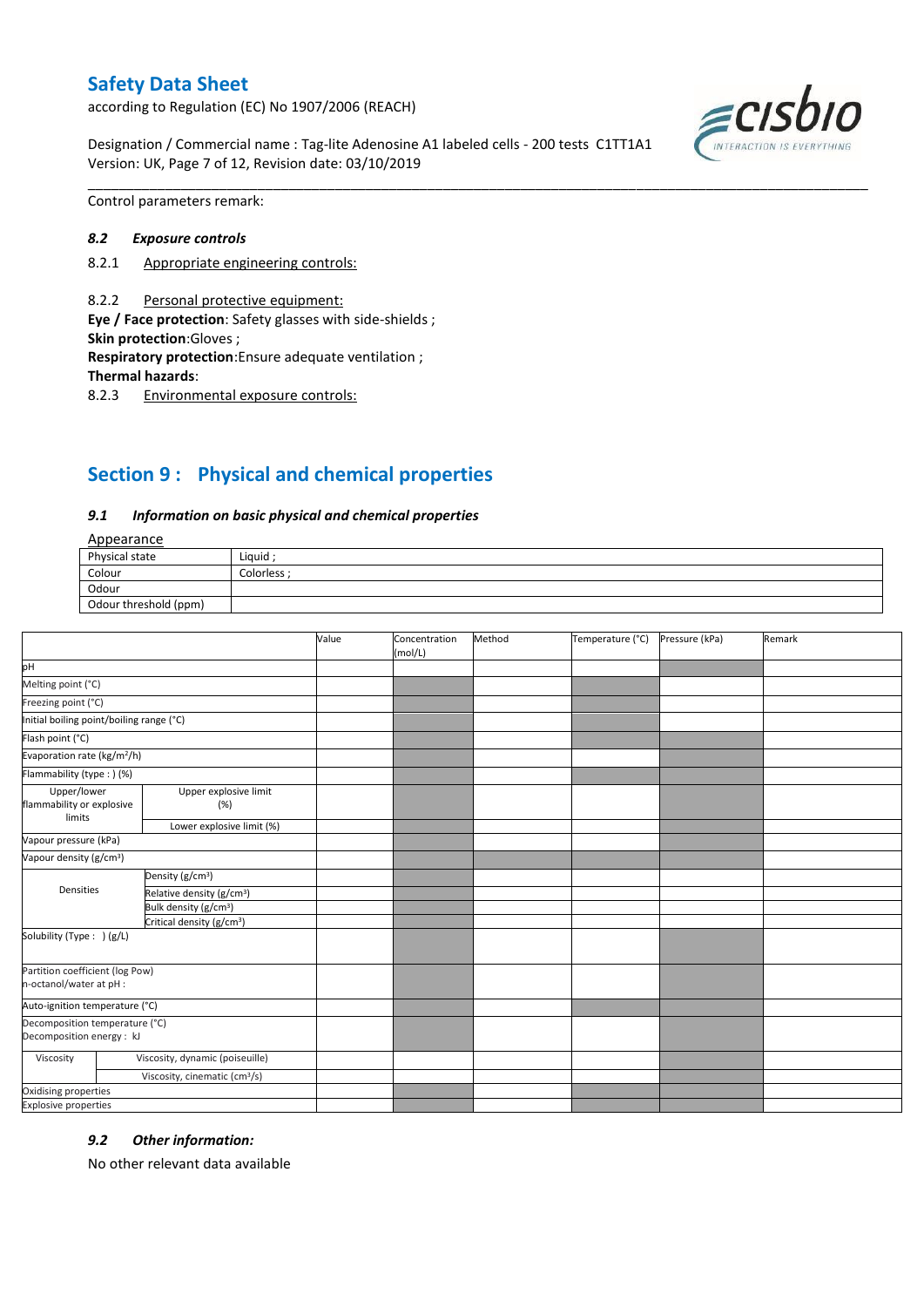according to Regulation (EC) No 1907/2006 (REACH)

Designation / Commercial name : Tag-lite Adenosine A1 labeled cells - 200 tests C1TT1A1 Version: UK, Page 8 of 12, Revision date: 03/10/2019



## **Section 10 : Stability and reactivity**

*10.1 Reactivity* This material is considered to be non-reactive under normal use conditions. ;

\_\_\_\_\_\_\_\_\_\_\_\_\_\_\_\_\_\_\_\_\_\_\_\_\_\_\_\_\_\_\_\_\_\_\_\_\_\_\_\_\_\_\_\_\_\_\_\_\_\_\_\_\_\_\_\_\_\_\_\_\_\_\_\_\_\_\_\_\_\_\_\_\_\_\_\_\_\_\_\_\_\_\_\_\_\_\_\_\_\_\_\_\_\_\_\_\_\_\_\_\_

- *10.2 Chemical stability*
- *10.3 Possibility of hazardous reactions*
- *10.4 Conditions to avoid:*
- *10.5 Incompatible materials:*
- *10.6 Hazardous decomposition products:*

Does not decompose when used for intended uses. ;

## **Section 11 : Toxicological information**

Toxicokinetics, metabolism and distribution

### *11.1 Information on toxicological effects*

Substances

**Acute toxicity**

Animal data: Acute oral toxicity:

Acute dermal toxicity:

Acute inhalative toxicity:

Practical experience / human evidence: Assessment / Classification: General Remark:

### **•** Skin corrosion/irritation

Animal data:

In-vitro skin test method: In-vitro skin test result: Assessment / Classification:

**Eye damage/irritation**

Animal data:

In vitro eye test method: In vitro eye test result: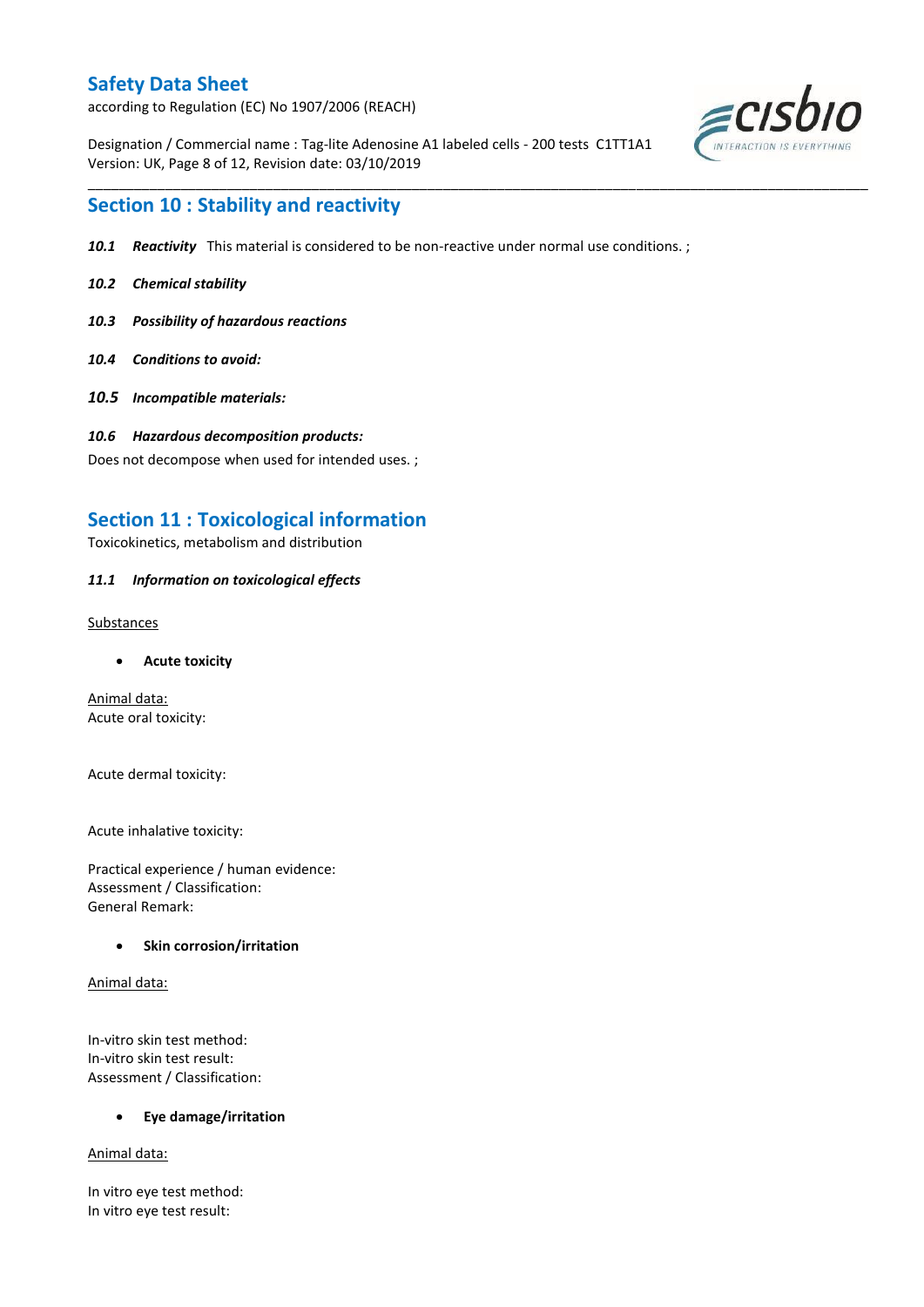according to Regulation (EC) No 1907/2006 (REACH)

Designation / Commercial name : Tag-lite Adenosine A1 labeled cells - 200 tests C1TT1A1 Version: UK, Page 9 of 12, Revision date: 03/10/2019

\_\_\_\_\_\_\_\_\_\_\_\_\_\_\_\_\_\_\_\_\_\_\_\_\_\_\_\_\_\_\_\_\_\_\_\_\_\_\_\_\_\_\_\_\_\_\_\_\_\_\_\_\_\_\_\_\_\_\_\_\_\_\_\_\_\_\_\_\_\_\_\_\_\_\_\_\_\_\_\_\_\_\_\_\_\_\_\_\_\_\_\_\_\_\_\_\_\_\_\_\_



Assessment / Classification:

- **CMR effects (carcinogenity, mutagenicity and toxicity for reproduction)**
	- o Germ cell mutagenicity:

Animal data:

Assessment / Classification:

o Carcinogenicity

Practical experience / human evidence: Animal data:

Other information: Assessment / Classification:

o Reproductive toxicity

Practical experience / human evidence: Animal data:

Other information: Assessment / Classification:

Overall assessment on CMR properties:

- **Specific target organ toxicity (single exposure)**
	- o STOT SE 1 and 2

Animal data:

Other information:

o STOT SE 3

Practical experience / human evidence:

Other information: Assessment / Classification:

### **Specific target organ toxicity (repeated exposure)**

Practical experience / human evidence: Animal data:

Assessment / Classification: Other information

**Aspiration hazard**

Practical experience / human evidence: Experimental data: viscosity data: see SECTION 9.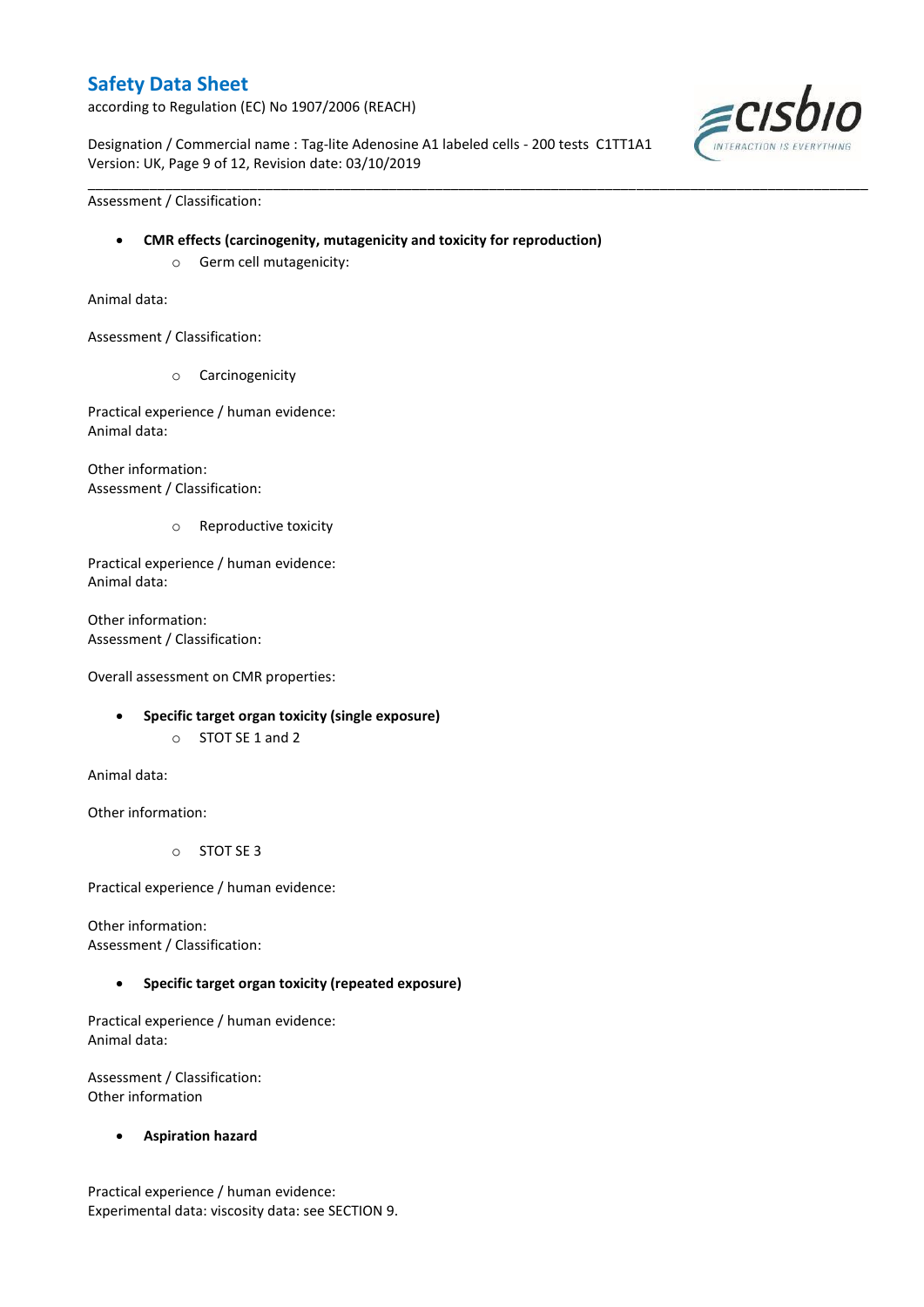according to Regulation (EC) No 1907/2006 (REACH)

Designation / Commercial name : Tag-lite Adenosine A1 labeled cells - 200 tests C1TT1A1 Version: UK, Page 10 of 12, Revision date: 03/10/2019

Assessment / Classification: Remark:

11.1.1 Mixtures No toxicological information is available for the mixture itself

## **Section 12 : Ecological information**

In case that test data regarding one endpoint/differentiation exist for the mixture itself, the classification is carried out according to the substance criteria (excluding biodegradation and bioaccumulation). If no test data exist, the criteria for mixture classification has to be used (calculation method) in this case the toxicological data of the ingredients are shown.

\_\_\_\_\_\_\_\_\_\_\_\_\_\_\_\_\_\_\_\_\_\_\_\_\_\_\_\_\_\_\_\_\_\_\_\_\_\_\_\_\_\_\_\_\_\_\_\_\_\_\_\_\_\_\_\_\_\_\_\_\_\_\_\_\_\_\_\_\_\_\_\_\_\_\_\_\_\_\_\_\_\_\_\_\_\_\_\_\_\_\_\_\_\_\_\_\_\_\_\_\_

### *12.1 Aquatic toxicity:*

Acute (short-term) fish toxicity

Chronic (long-term) fish toxicity

Acute (short-term) toxicity to crustacea

Chronic (long-term) toxicity to crustacea

Acute (short-term) toxicity to algae and cyanobacteria

Toxicity to microorganisms and other aquatic plants / organisms

Assessment / Classification:

### *12.2 Persistence and degradability*

Biodegradation:

Abiotic Degradation:

Assessment / Classification:

### *12.3 Bioaccumulative potential*

Bioconcentration factor (BCF):

*12.4 Mobility in soil*

### *12.5 Results of PBT and vPvB assessment*

### *12.6 Other adverse effects:*

Additional ecotoxicological information:

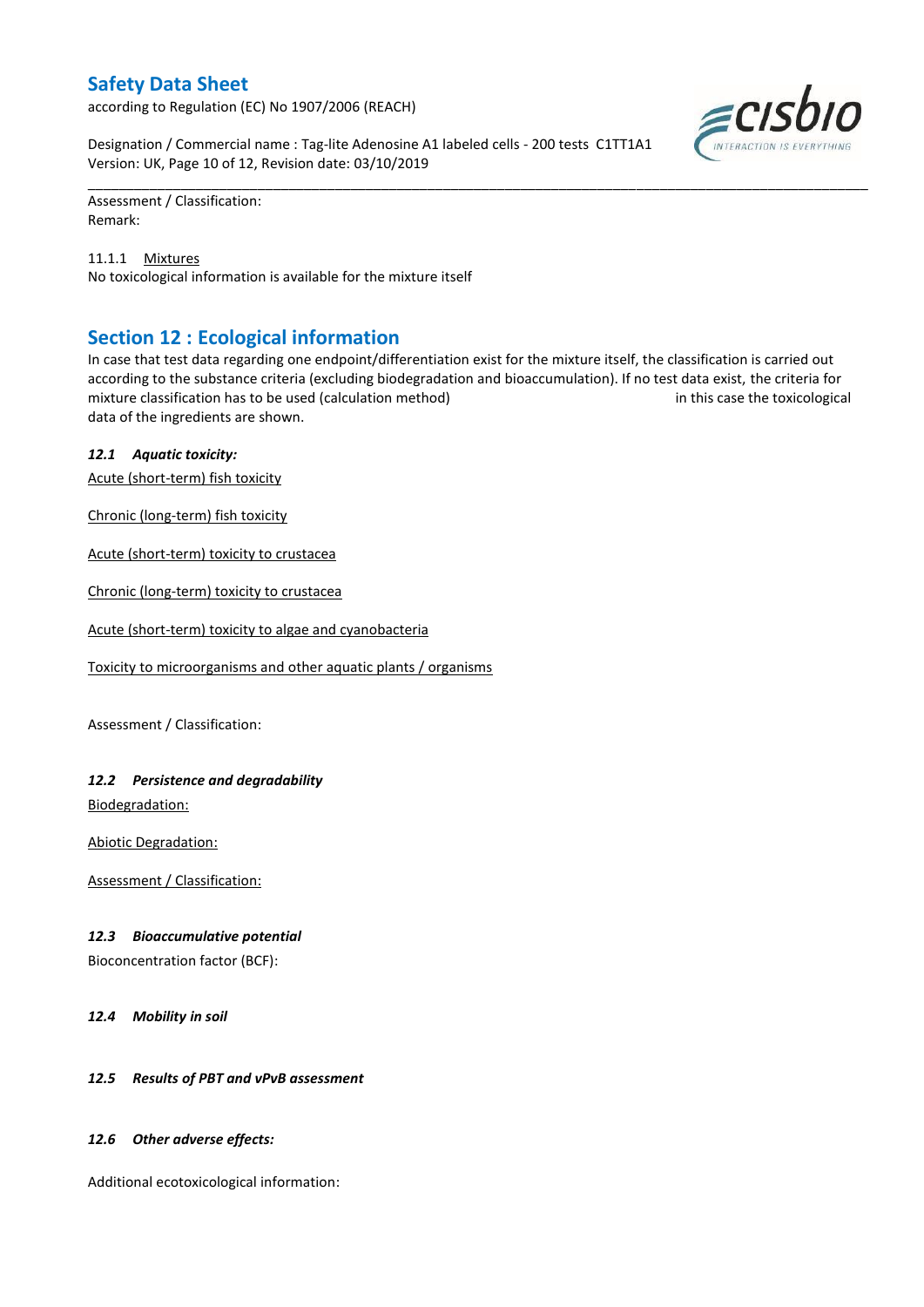according to Regulation (EC) No 1907/2006 (REACH)

Designation / Commercial name : Tag-lite Adenosine A1 labeled cells - 200 tests C1TT1A1 Version: UK, Page 11 of 12, Revision date: 03/10/2019



## **Section 13 : Disposal considerations**

### *13.1 Waste treatment methods*

Waste treatment options:Dispose of waste according to applicable legislation. ;

# **Section 14 : Transport information**

ADR/RID/AND/IMDG/IATA

| UN No.                     |  |
|----------------------------|--|
| UN Proper shipping name    |  |
| Transport hazard class(es) |  |
| Hazard label(s)            |  |
| Packing group              |  |

\_\_\_\_\_\_\_\_\_\_\_\_\_\_\_\_\_\_\_\_\_\_\_\_\_\_\_\_\_\_\_\_\_\_\_\_\_\_\_\_\_\_\_\_\_\_\_\_\_\_\_\_\_\_\_\_\_\_\_\_\_\_\_\_\_\_\_\_\_\_\_\_\_\_\_\_\_\_\_\_\_\_\_\_\_\_\_\_\_\_\_\_\_\_\_\_\_\_\_\_\_

#### *Transport in bulk according to Annex II of MARPOL 73/78 and the IBC Code*

| Land transport (ADR/RID)                                             |                                               |  |  |  |  |
|----------------------------------------------------------------------|-----------------------------------------------|--|--|--|--|
| <b>Classification code ADR:</b>                                      | Special Provisions for ADR/RID:               |  |  |  |  |
| Limited quantities for ADR/RID:                                      | <b>Excepted Quantities for ADR/RID:</b>       |  |  |  |  |
| Packing Instructions for ADR/RID:                                    | Special packing provisions for ADR/RID:       |  |  |  |  |
| Mixed packing provisions:                                            |                                               |  |  |  |  |
| Portable tanks and bulk containers Instructions:                     |                                               |  |  |  |  |
| Portable tanks and bulk containers Special Provisions:               |                                               |  |  |  |  |
| <b>ADR Tank Code:</b>                                                | ADR Tank special provisions:                  |  |  |  |  |
| Vehicle for tank carriage:                                           |                                               |  |  |  |  |
| Special provisions for carriage Packages:                            |                                               |  |  |  |  |
| Special provisions for carriage Bulk:                                |                                               |  |  |  |  |
| Special provisions for carriage for loading, unloading and handling: |                                               |  |  |  |  |
| Special Provisions for carriage Operation:                           |                                               |  |  |  |  |
| Hazard identification No:                                            | Transport category (Tunnel restriction code): |  |  |  |  |
|                                                                      |                                               |  |  |  |  |
| Sea transport (IMDG)                                                 |                                               |  |  |  |  |
| Marine Pollutant:                                                    | Subsidiary risk(s) for IMDG:                  |  |  |  |  |
| Packing provisions for IMDG:                                         | Limited quantities for IMDG:                  |  |  |  |  |
| Packing instructions for IMDG:                                       | <b>IBC</b> Instructions:                      |  |  |  |  |
| <b>IBC Provisions:</b>                                               | <b>IMO</b> tank instructions:                 |  |  |  |  |
| UN tank instructions:                                                | Tanks and bulk Provisions:                    |  |  |  |  |
| EmS:<br>Stowage and segregation for IMDG:                            |                                               |  |  |  |  |
| Properties and observations:                                         |                                               |  |  |  |  |
| Inland waterway transport (ADN)                                      |                                               |  |  |  |  |
| <b>Classification Code ADN:</b>                                      | <b>Special Provisions ADN:</b>                |  |  |  |  |
| Limited quantities ADN:                                              | <b>Excepted quantities ADN:</b>               |  |  |  |  |
| Carriage permitted:                                                  | Equipment required:                           |  |  |  |  |
| Provisions concerning loading and unloading:                         | Provisions concerning carriage:               |  |  |  |  |
| Number of blue cones/lights:                                         | Remark:                                       |  |  |  |  |
| Air transport (ICAO-TI / IATA-DGR)                                   |                                               |  |  |  |  |
| Cubridians rick for IATA.                                            | Evented quantity for IATA.                    |  |  |  |  |

Subsidiary risk for IATA: Excepted quantity for IATA: Passenger and Cargo Aircraft Limited Quantities Packing Instructions: Passenger and Cargo Aircraft Limited Quantities Maximal Net Quantity :